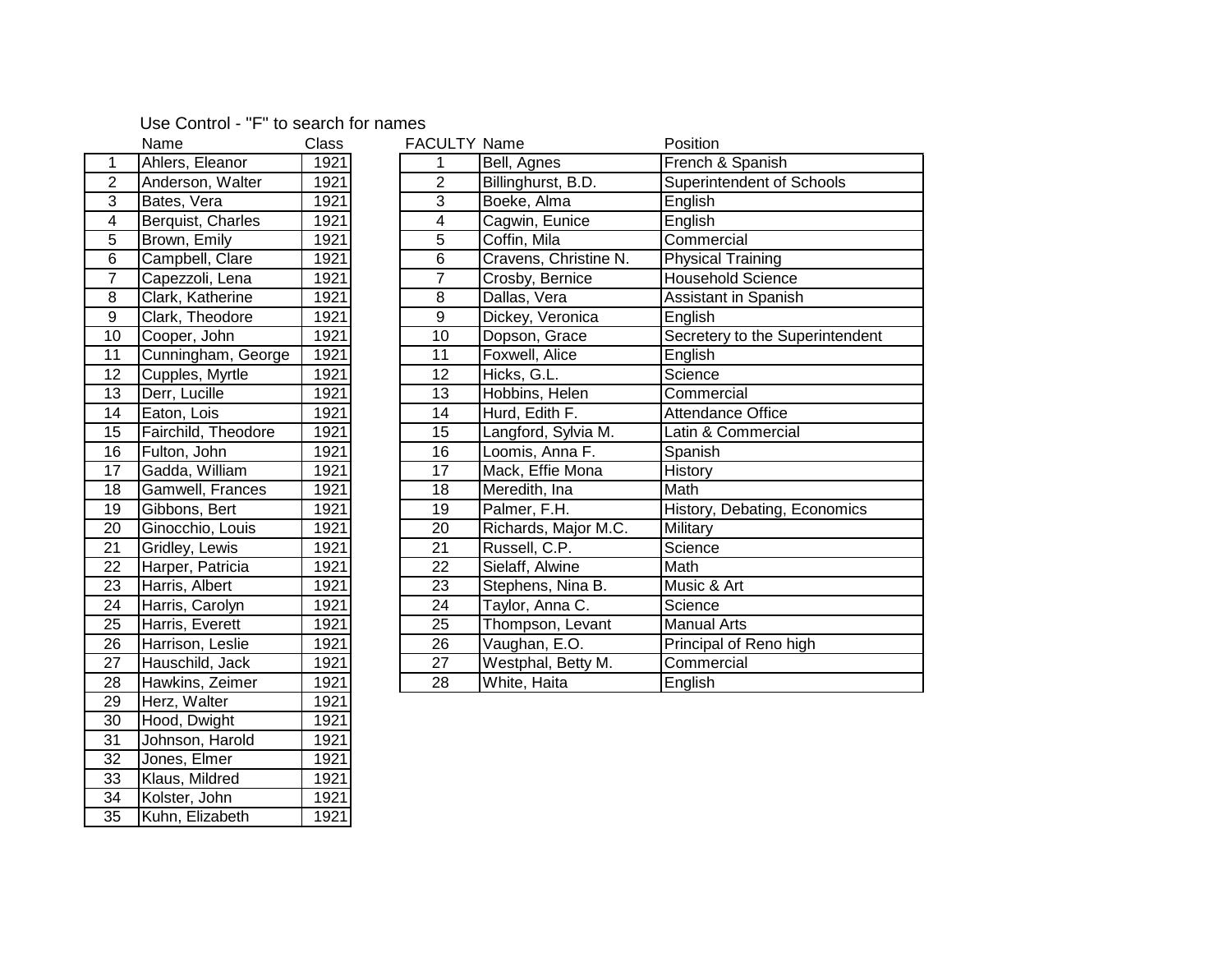| 36              | Lauer, Ruth            | 1921              |
|-----------------|------------------------|-------------------|
| 37              | LeMaire, LaVerne       | 1921              |
| 38              | Lewis, George          | $\overline{1921}$ |
| 39              | Litt, Marie            | 1921              |
| 40              | Mahan, Russell         | 1921              |
| 41              | Manson, Ruth           | 1921              |
| $\overline{42}$ | Maxson, Evelyn         | 1921              |
| 43              | McInnis, John          | 1921              |
| 44              | McIntyre, Gladys       | 1921              |
| 45              | Melarkey, Walter       | 1921              |
| 46              | Millner, Harry         | 1921              |
| 47              | Morrill, frank         | 1921              |
| 48              | Murphy, Margaret       | 1921              |
| 49              | Newman, Ermine         | 1921              |
| 50              | Norcross, Alice        | 1921              |
| 51              | Ocheltree, John        | 1921              |
| $\overline{52}$ | Ohman, Marjorie        | 1921              |
| 53              | Olds, Jessie           | 1921              |
| 54              | Patrone, Amelia        | 1921              |
| 55              | Pendery, Evelyn        | 1921              |
| 56              | Percy, Jessie          | 1921              |
| 57              | Plummer, Adele         | 1921              |
| 58              | Porter, Anne           | 1921              |
| 59              | Reid, Josephine        | 1921              |
| 60              | Riley, Helen           | 1921              |
| 61              | Robinson, Sidney       | 1921              |
| 62              | Robison, M.A.          | 1921              |
| 63              | Semenza, Lawrence      | 1921              |
| 64              | Short, Margaret        | 1921              |
| 65              | Siebert, Eleanor       | 1921              |
| 66              | Simpson, William       | 1921              |
| 67              | Smith, Lloyd           | 1921              |
| 68              | Stewart, Tom           | 1921              |
| 69              | Sutherland, Clair      | 1921              |
| $\overline{70}$ | <b>Travers, Harold</b> | 1921              |
| $\overline{71}$ | Van Nagell, John       | $\frac{1}{192}$   |
| $\overline{72}$ | Walsh, Margaret        | 1921              |